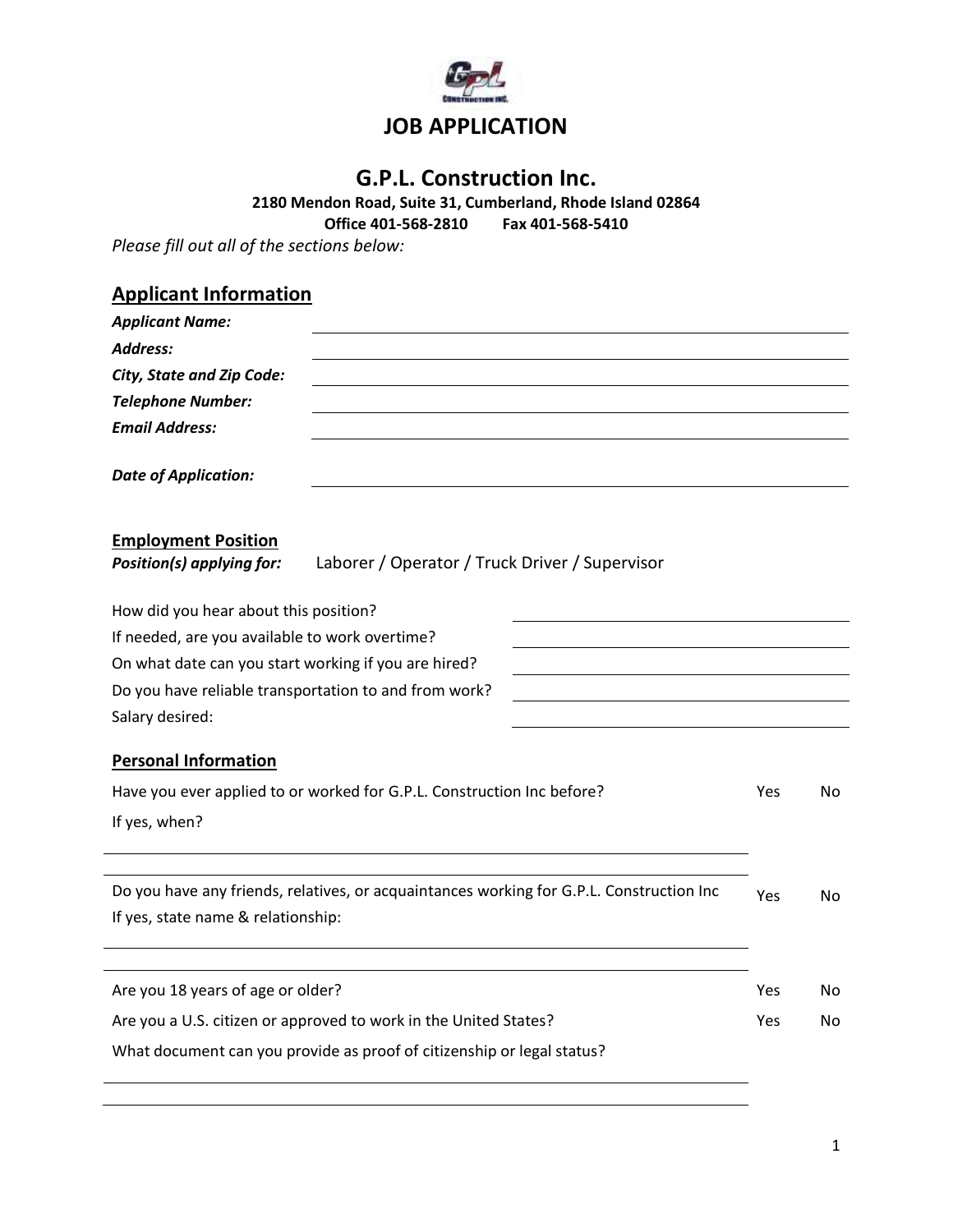

| Will you consent to a mandatory and random controlled substance tests?                                 | <b>Yes</b> | No  |
|--------------------------------------------------------------------------------------------------------|------------|-----|
| Do you have any condition which would require job accommodations?                                      | Yes        | No. |
| If yes, please describe accommodations required below.                                                 |            |     |
|                                                                                                        |            |     |
|                                                                                                        |            |     |
| Have you ever been convicted of a criminal offense (felony or misdemeanor)?                            | Yes        | No. |
| If yes, please state the nature of the crime(s), when and where convicted and disposition of the case: |            |     |

*(Note: No applicant will be denied employment solely on the grounds of conviction of a criminal offense. The date of the offense, the nature of the offense, including any significant details that affect the description of the event, and the surrounding circumstances and the relevance of the offense to the position(s) applied for may, however, be considered.)*

### **Job Skills/Qualifications**

Please list below the skills and qualifications you possess for the position for which you are applying:

*(Note: G.P.L. Construction Inc complies with the ADA and considers reasonable accommodation measures that may be necessary for eligible applicants/employees to perform essential functions. It is possible that a hire may be tested on skill/agility and may be subject to a medical examination conducted by a medical professional. )*

## **Education and Training**

#### **High School**

| Name | Location (City, State) | Year Graduated | Degree Earned |
|------|------------------------|----------------|---------------|
|      |                        |                |               |

#### **College/University**

| Name | Location (City,<br>State) | Year Graduated | Degree Earned |
|------|---------------------------|----------------|---------------|
|      |                           |                |               |

### **Vocational School/Specialized Training**

| Name | Location (City, State) | Year Graduated | Degree Earned |
|------|------------------------|----------------|---------------|
|      |                        |                |               |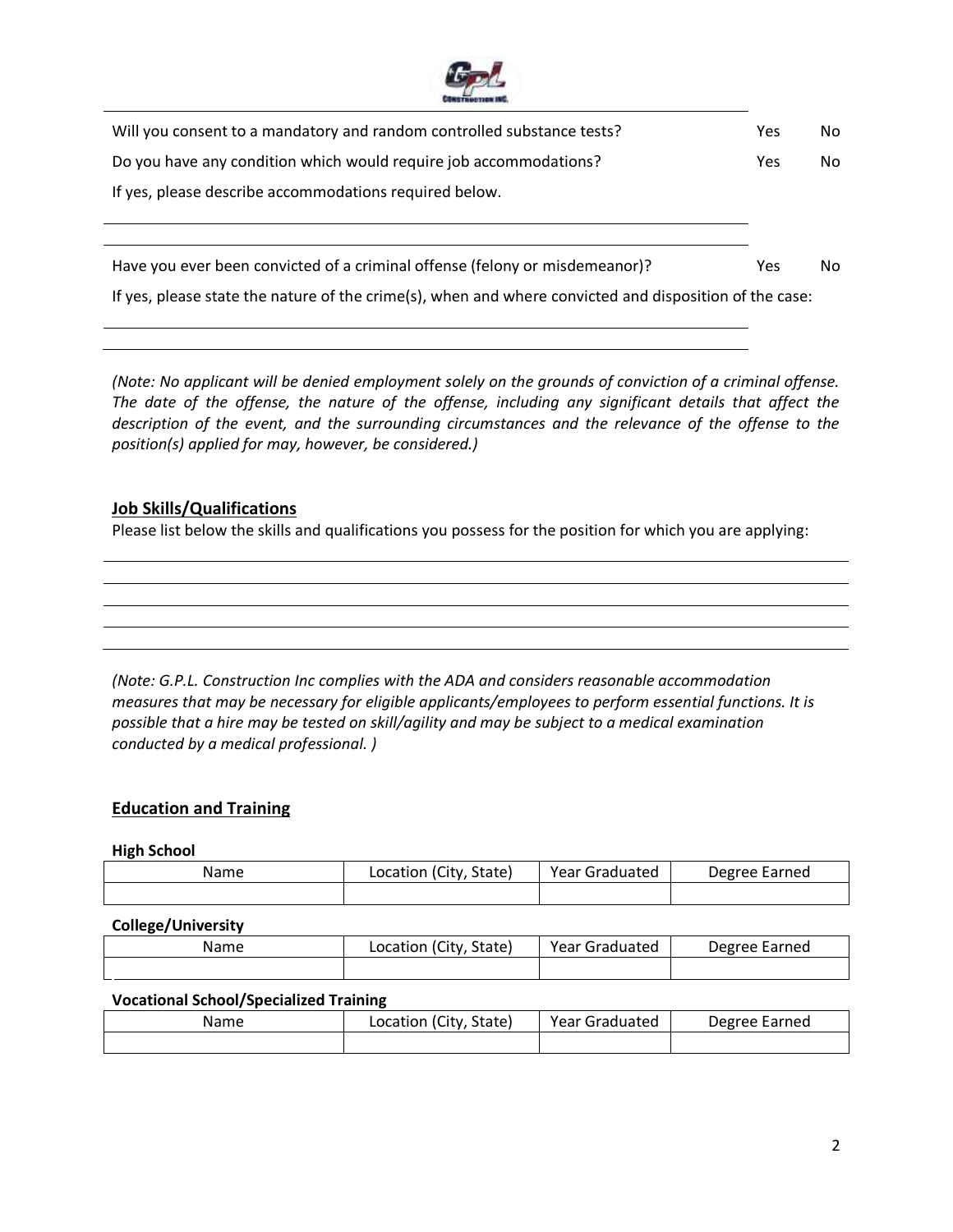

### **Military:**

Are you a member of the Armed Services? What branch of the military did you enlist? What was your military rank when discharged? How many years did you serve in the military?

|                                                                                 | the contract of the contract of the contract of the contract of the contract of |  |  |
|---------------------------------------------------------------------------------|---------------------------------------------------------------------------------|--|--|
|                                                                                 |                                                                                 |  |  |
| the contract of the contract of the contract of the contract of the contract of |                                                                                 |  |  |
|                                                                                 |                                                                                 |  |  |

What military skills do you possess that would be an asset for this position?

| <b>Previous Employment</b><br><b>Employer Name:</b><br>Job Title:<br><b>Supervisor Name:</b><br><b>Employer Address:</b><br>City, State and Zip Code:<br>Employer Telephone:<br>Dates Employed: |  |
|-------------------------------------------------------------------------------------------------------------------------------------------------------------------------------------------------|--|
| Reason for leaving:                                                                                                                                                                             |  |
| Salary:                                                                                                                                                                                         |  |
| <b>Employer Name:</b><br>Job Title:                                                                                                                                                             |  |
| <b>Supervisor Name:</b>                                                                                                                                                                         |  |
| <b>Employer Address:</b>                                                                                                                                                                        |  |
| City, State and Zip Code:                                                                                                                                                                       |  |
| Employer Telephone:                                                                                                                                                                             |  |
| Dates Employed:                                                                                                                                                                                 |  |
| Reason for leaving:                                                                                                                                                                             |  |
| Salary:                                                                                                                                                                                         |  |

# *References*

Please provide 3 personal and professional reference(s) below:

| Reference | <b>Contact Information</b> |
|-----------|----------------------------|
|           |                            |
| <u>.</u>  |                            |
| . ب       |                            |